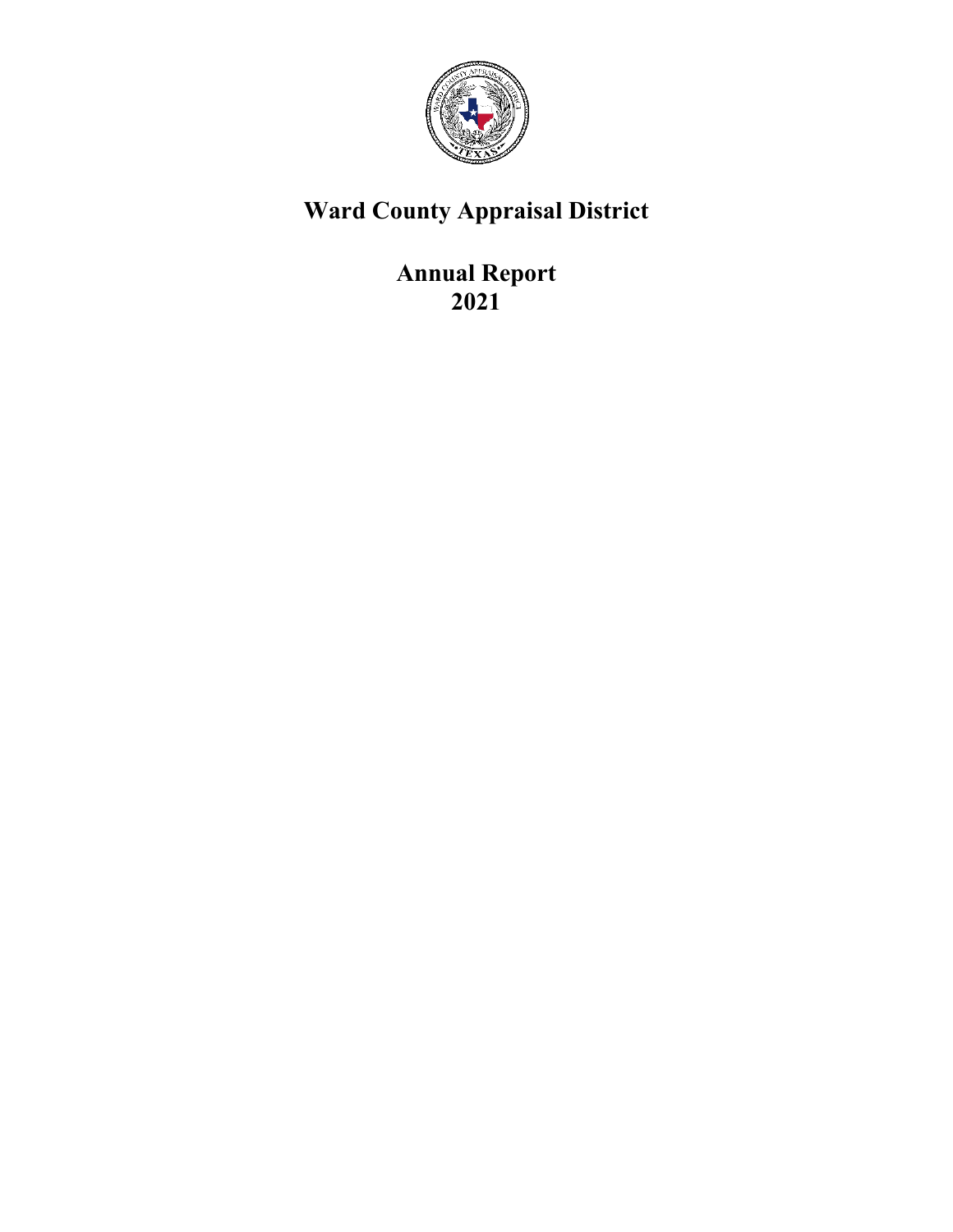#### **GENERAL INFORMATION**

Ward County Appraisal District is a political subdivision of the State of Texas. The district boundaries are the same as those of Ward County. The Appraisal District is responsible for appraising property in Ward County for ad valorem tax purposes. The taxing entities served by the Appraisal District are Ward County, MWP ISD, GFR ISD, PBT ISD, City of Monahans, City of Grandfalls, City of Wickett, and Ward County Water Improvement District #2.

The mission statement of the district is to serve the citizens and taxing units of Ward County by providing lawful, equitable and accurate appraisals of all property in Ward County and by responding to the concerns and questions of those citizens and taxing units in a professional and courteous manner.

The provisions of the Texas Property Tax Code govern the legal, statutory, and administrative requirements of the Appraisal District. Annual reporting is in accordance with the comptroller, state law, and USPAP. All existing manuals are updated in accordance with comptroller standards. New policies and procedures are implemented as deemed necessary to comply with law or to improve district operations and customer service.

The Appraisal District is governed by a five member Board of Directors. In compliance with a resolution signed by Ward County and Monahans – Wickett – Pyote I.S.D. The Board is appointed by the Ward County Commissioners Court.

The Chief Appraiser, appointed by the Board of Directors, is the chief administrative and chief executive officer of the Appraisal District. The Chief Appraiser must be licensed as a Registered Professional Appraiser (RPA) through the Texas Department of Licensing and Regulations (TDLR).

The Appraisal District has a three member Agricultural Advisory Board (ARB). The Chief Appraiser appoints the members of the Agricultural Board with the advice and consent of the Board of Directors. The Agriculture Board advises the Chief Appraiser on the typical standards and practices for agricultural activities in the county.

#### **BOARD OF DIRECTORS**

The appraisal district is governed by a five member board of directors. The board is elected by all taxing entities in the appraisal district.

Vicki Heflin – Chairman

Nancy Upchurch – Secretary

Camilla Blum

Joel Griner

Julian Florez

#### **AGRICULTURAL ADVISORY BOARD**

Edward Cox – Chairman

Vicki Yates

Cathy Anthony

Larry Hunt

#### **APPRAISAL DISTRICT STAFF**

The Appraisal District's staff consists of four employees. The District appraises business personal property in the county. The real estate, mineral and industrial property is contracted out to the valuation firm of Pritchard and Abbott Inc.

Norma Valdez – Chief Appraiser RPA, CTA

Melissa Cobos – Deputy Appraiser

Summer Gaddis – Appraisal Tech

Bobbie Lane – RPA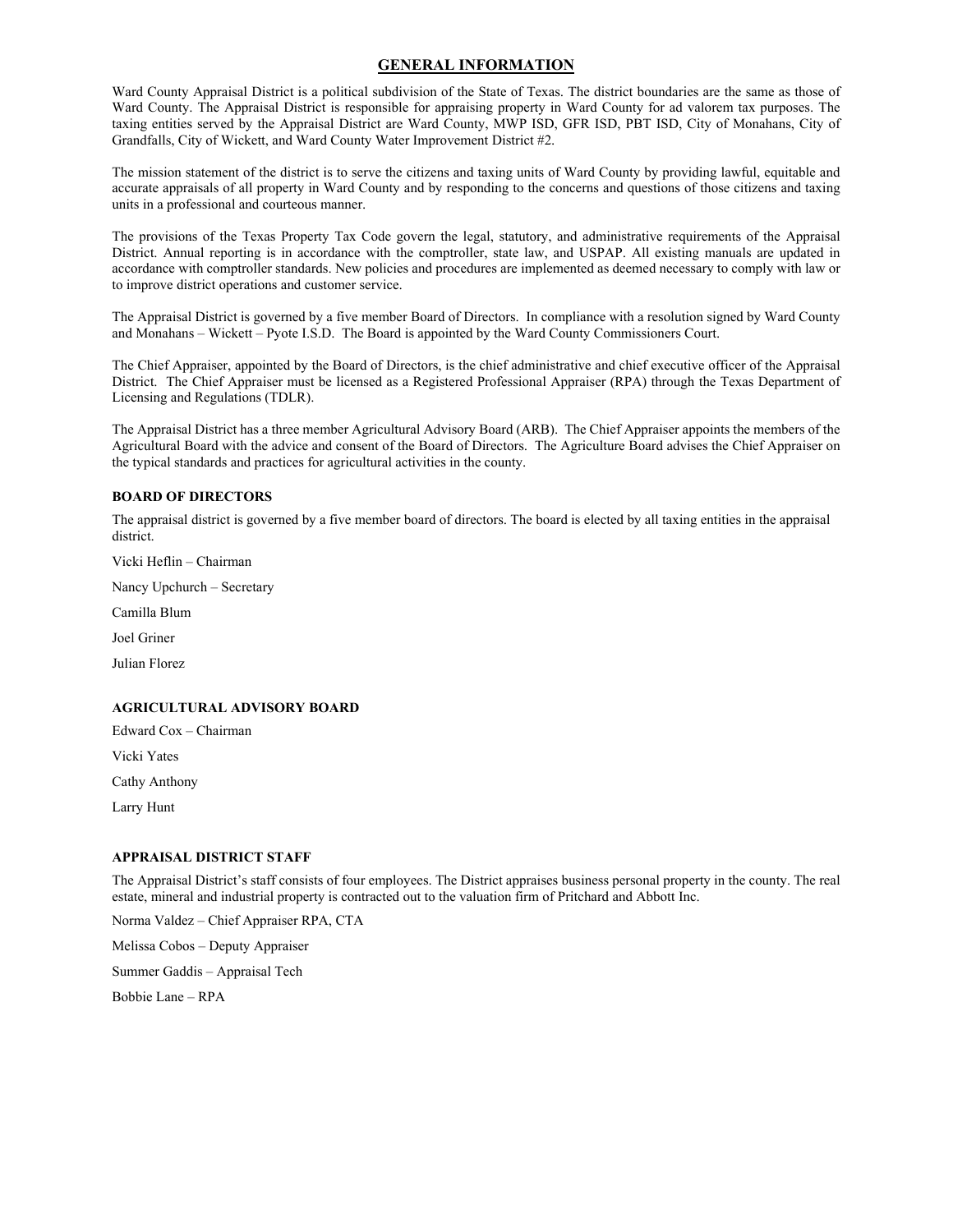## **2021 APPRAISAL DATA**

Ward County is a rural, sparsely populated area. The 2020 Census lists population of the county is **11,644**. There has been some growth in the residential and commercial areas of the county, but oil and gas properties make up the majority of the taxable properties in the county.

In 2021, Ward County Appraisal District (Ward CAD) appraised new properties and **reappraised all existing properties** in Pecos Barstow Toyah ISD, Grandfalls Royalty ISD & City of Grandfalls. Ward CAD contracted with Pritchard and Abbott, Inc. to conduct the appraisal of approximately **11,240** Real and Personal Properties and **20,715** Mineral and Industrial Properties. **The property types appraised include residential, vacant land, rural lands, personal property, commercial, business personal property, mineral interests, utilities and pipelines, compressor stations, gas plants, and related services.** The values are supplemented after certification as information becomes available.

In 2021, the entities served by Ward CAD and the values certified to each were as follows:

| <b>Ward County</b>            | 4,533,333,645                                                                                                                                                   |
|-------------------------------|-----------------------------------------------------------------------------------------------------------------------------------------------------------------|
| <b>MWP ISD</b>                | 2,916,878,825                                                                                                                                                   |
| <b>GFR ISD</b>                | 128,642,990                                                                                                                                                     |
| <b>PBT ISD</b>                | 1,246,025,670 Mineral, Industrial, & Utilities $(I & S)$<br>$1,115,895,600$ Mineral, Industrial, & Utilities (M&O)<br>16,497,330 Local Real & Personal Property |
| <b>City of Monahans</b>       | 434,732,049                                                                                                                                                     |
| City of Wickett               | 26,619,390                                                                                                                                                      |
| <b>City of Grandfalls</b>     | 6,830,060                                                                                                                                                       |
| Ward County Water District #2 | 211,590,650                                                                                                                                                     |

# **EXEMPTION DATA**

There are exemptions available to property owners in the Ward County Appraisal District. These are listed in detail in the attached addendum #1 and more information is available by contacting our office at:

> Ward County Appraisal District 808 S. Betty Monahans, TX Phone: 432-943-3224 Fax: 432-943-3226 Email: wardcountycad@yahoo.com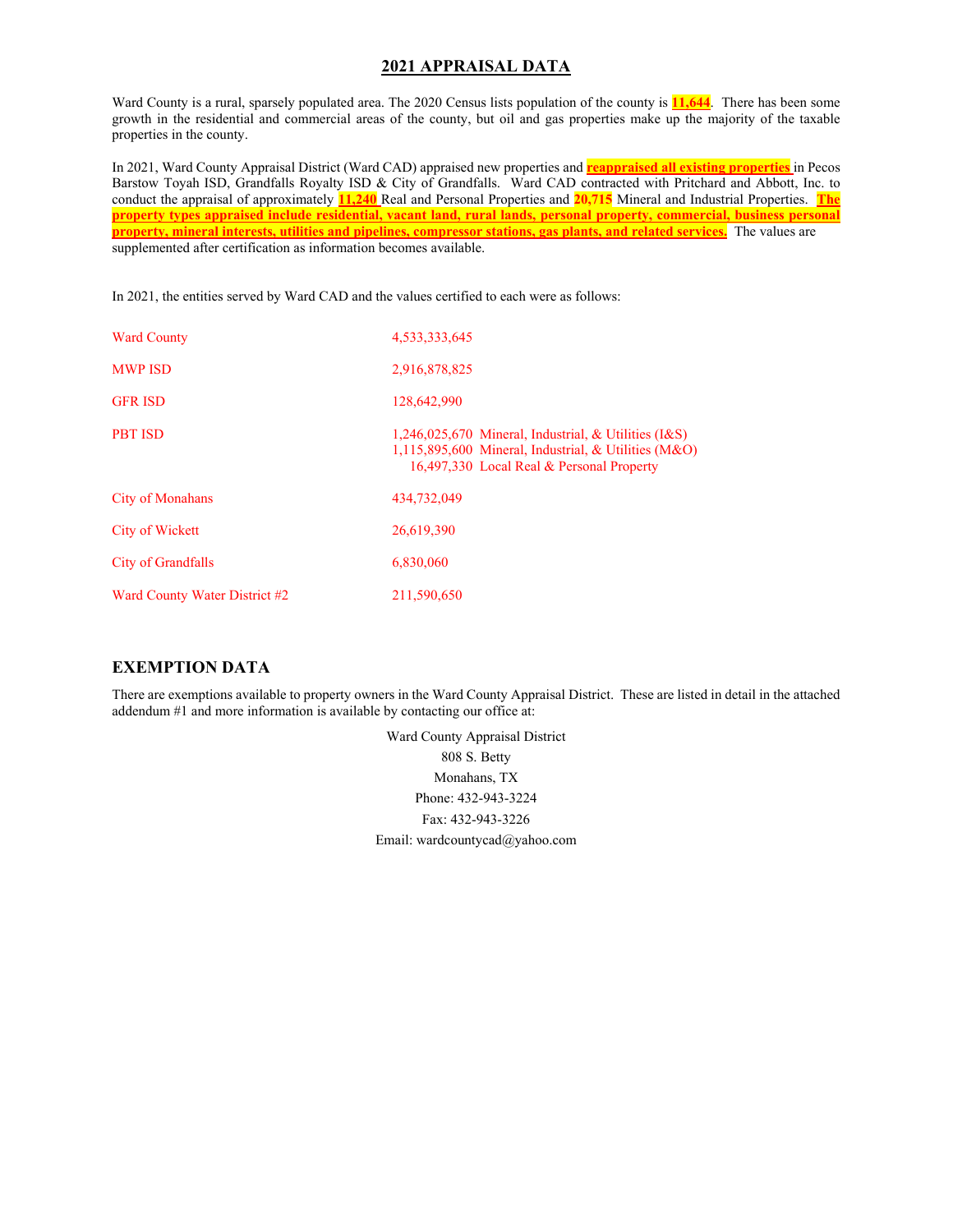# ADDENDUM #1 EXEMPTIONS

| <b>CODE</b> | <b>ENTITY</b>               | <b>AMOUNT</b> | <b>PROPERTY OWNERS</b>       |  |
|-------------|-----------------------------|---------------|------------------------------|--|
| 1           | <b>WARD COUNTY</b>          | \$20,000      | <b>S/S DISABILITY</b>        |  |
|             |                             | 20%           | <b>ALL (\$5,000 MINIMUM)</b> |  |
|             |                             | \$20,000      | <b>OVER 65</b>               |  |
|             |                             | %             | <b>DAV</b>                   |  |
|             | <b>FM/LR</b>                | \$3,000       | <b>ADDITIONAL FOR ALL</b>    |  |
|             |                             |               |                              |  |
| 30          | <b>MWPISD</b>               | 20%           | <b>ALL (\$5,000 MINIMUM)</b> |  |
|             |                             | \$5,000       | <b>ALL STATE MANDATE</b>     |  |
|             |                             | \$20,000      | <b>ALL STATE MANDATE</b>     |  |
|             |                             | \$10,000      | <b>OVER 65</b>               |  |
|             |                             | \$10,000      | <b>S/S DISABILITY</b>        |  |
|             |                             | %             | <b>DAV</b>                   |  |
|             |                             |               |                              |  |
| 31          | <b>PBTISD</b>               | 20%           | <b>ALL (\$5,000 MINIMUM)</b> |  |
|             |                             | \$5,000       | <b>ALL STATE MANDATE</b>     |  |
|             |                             | \$20,000      | <b>ALL STATE MANDATE</b>     |  |
|             |                             | \$10,000      | <b>OVER 65</b>               |  |
|             |                             | \$10,000      | <b>S/S DISABILITY</b>        |  |
|             |                             | $\%$          | <b>DAV</b>                   |  |
|             |                             |               |                              |  |
| 32          | <b>GRISD</b>                | 20%           | <b>ALL (\$5,000 MINIMUM)</b> |  |
|             |                             | \$5,000       | <b>ALL STATE MANDATE</b>     |  |
|             |                             | \$20,000      | <b>ALL STATE MANDATE</b>     |  |
|             |                             | \$10,000      | <b>OVER 65</b>               |  |
|             |                             | \$10,000      | <b>S/S DISABILITY</b>        |  |
|             |                             | %             | <b>DAV</b>                   |  |
|             |                             |               |                              |  |
| 10          | <b>CITY OF MONAHANS</b>     | \$5,000       | <b>OVER 65 (OPTIONAL)</b>    |  |
|             |                             | $\%$          | <b>DAV</b>                   |  |
|             |                             |               |                              |  |
| 11          | <b>CITY OF GRANDFALLS</b>   | \$50,000      | <b>OVER 65 (OPTIONAL)</b>    |  |
|             |                             | \$50,000      | <b>S/S DISABILITY</b>        |  |
|             |                             | $\%$          | <b>DAV</b>                   |  |
|             |                             |               |                              |  |
| 12          | <b>CITY OF WICKETT</b>      | \$5,000       | <b>OVER 65 (OPTIONAL)</b>    |  |
|             |                             | %             | <b>DAV</b>                   |  |
|             |                             |               |                              |  |
| 13          | <b>CITY OF THORTONVILLE</b> |               |                              |  |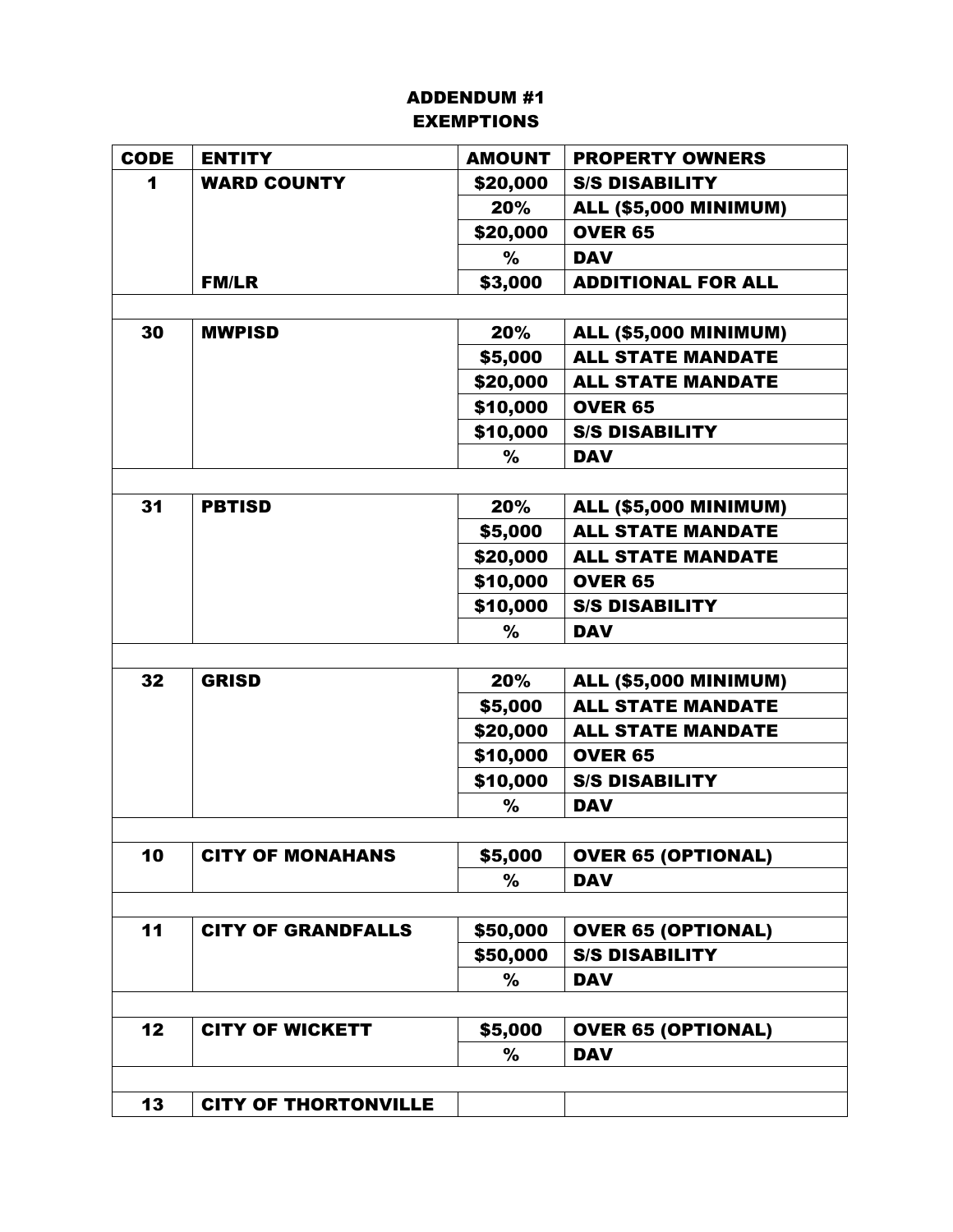### Addendum #1

# WARD COUNTY APPRAISAL DISTRICT EXEMPTION CODES

# EXEMPTION CODES H ----- REGULAR HOMSTEAD S ----- OVER 65 HOMESTEAD B ----- S/S DISABILITY

### DISABLED VETERANS CODES

Spouse and children of member of armed service who dies while on active duty --------------------------------------------------------------------------------------------\$ 5,000

A veteran who has a disability rating of not less than 10% and is age 65 or older; or a disabled veteran whose disability consists of, the loss or loss of use of one or more limbs, total blindness in one or both eyes, or paraplegia ----------------------------------------------------------------------------------\$ 12,000

# Residence Homestead of 100% or Totally Disabled Veteran

First, the veteran must receive 100% disability compensation from the VA due to the veteran's service connected disability. Second, the veteran must have a rating of 100% disabled or of individual un-employability from the VA or the veterans' service branch.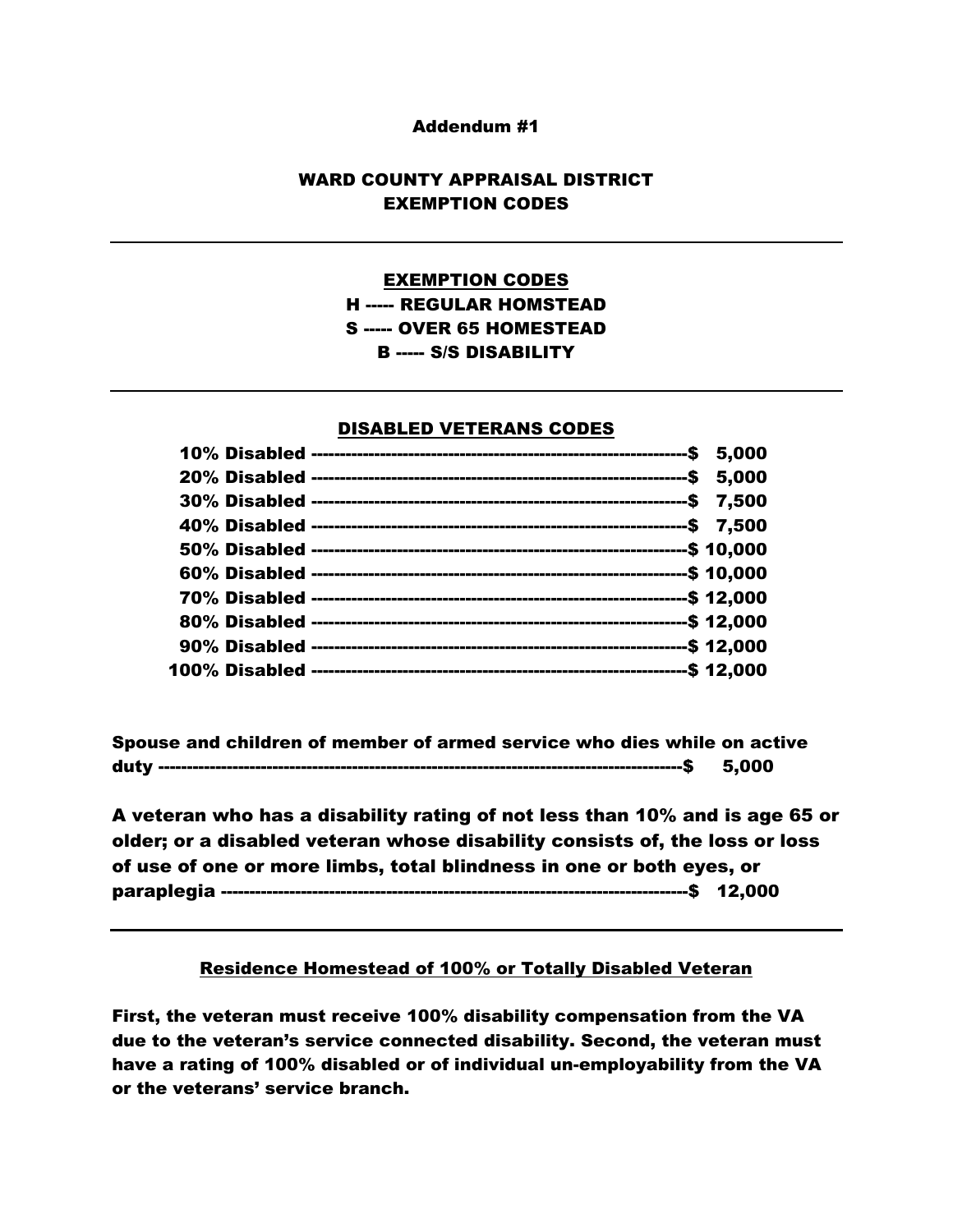

# **WARD COUNTY**

# **2021 TAX RATES**

| <b>COUNTY</b>             | 0.61600 |
|---------------------------|---------|
| <b>FMLR</b>               | 0.07400 |
| <b>TOTAL RATE</b>         | 0.69000 |
|                           |         |
| <b>CITY OF MONAHANS</b>   | 0.35000 |
| <b>CITY OF GRANDFALLS</b> | 0.22208 |
| <b>CITY OF WICKETT</b>    | 0.15725 |
| WARD CO WTR IMP DIST #2   | 0.01024 |
|                           |         |
| MWP ISD M&O               | 0.93230 |
| MWP ISD I&S               | 0.14697 |
| <b>TOTAL RATE</b>         | 1.07927 |
|                           |         |
| <b>GRISD M&amp;O</b>      | 0.96340 |
| <b>GRISDI&amp;S</b>       | 0.55144 |
| <b>TOTAL RATE</b>         | 1.51484 |
|                           |         |
| PBT ISD M&O               | 0.9634  |
| PBT ISD I&S               | 0.0971  |
|                           | 1.0605  |
|                           |         |

| Ward County, MWP ISD, Monahans         | 2.11927 |
|----------------------------------------|---------|
| Ward County, MWP ISD                   | 1.76927 |
| Ward County, MWP ISD, Wickett          | 1.92652 |
| Ward County, GR ISD                    | 2.20484 |
| Ward County, GR ISD, Grandfalls        | 2.42692 |
| Ward County, GR ISD, Grandfalls, WD #2 | 2.43716 |
| Ward County, GR ISD, WD #2             | 2.21508 |
| Ward County, PBT ISD                   | 1.7505  |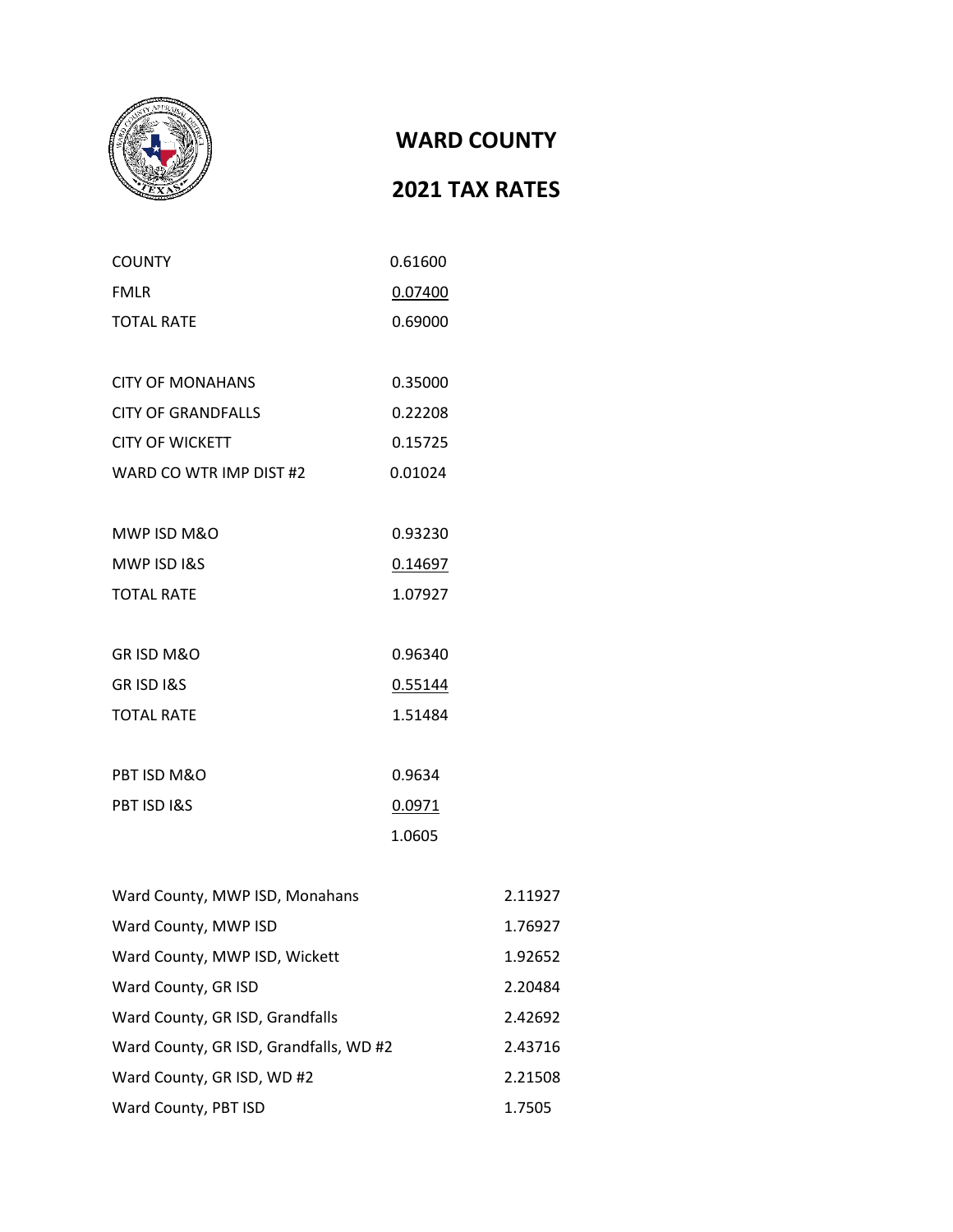# **2021 RATIO STUDY ANALYSIS**

The results of the 2021 study are reflected in the recommendations of the appraiser.

**Category A** – After analysis, the sales in the ratio study indicate a median level of appraisal of 91% for residential properties. Sales that were non arm's-length or considered outliers were omitted. The median for frame sales is 96% and the median for brick sales is 90%. Sales of brick homes in the class range 10-12 indicate the need for an adjustment. At this time, it is recommended to increase brick class 10-12 by 8%. Accounting for depreciation, this should improve the brick median ratio to approximately 95%-96%.

**Category C/D** – Land sales indicate the median for vacant land to be at 77%. However, sales are limited. At this time, it is recommended to maintain current land schedules, but continue to gather sales as they occur.

**Category F** – Due to lack of sales, no recommendation can be given at this time. Continue to gather and enter market transactions for further analysis. If more sales are gathered and any adjustment is necessary it can be made at that time.

**AG VALUES** – After analysis of surveys and information that was provided by the ag board, the following recommendations are made to be applied to ag schedules.

AP3 - \$4.90/ac

AP4 - \$4.41/ac

AP5 - \$3.92/ac

AP6 - \$3.68/ac

AP7 - \$2.45/ac

AP8 - \$1.96/ac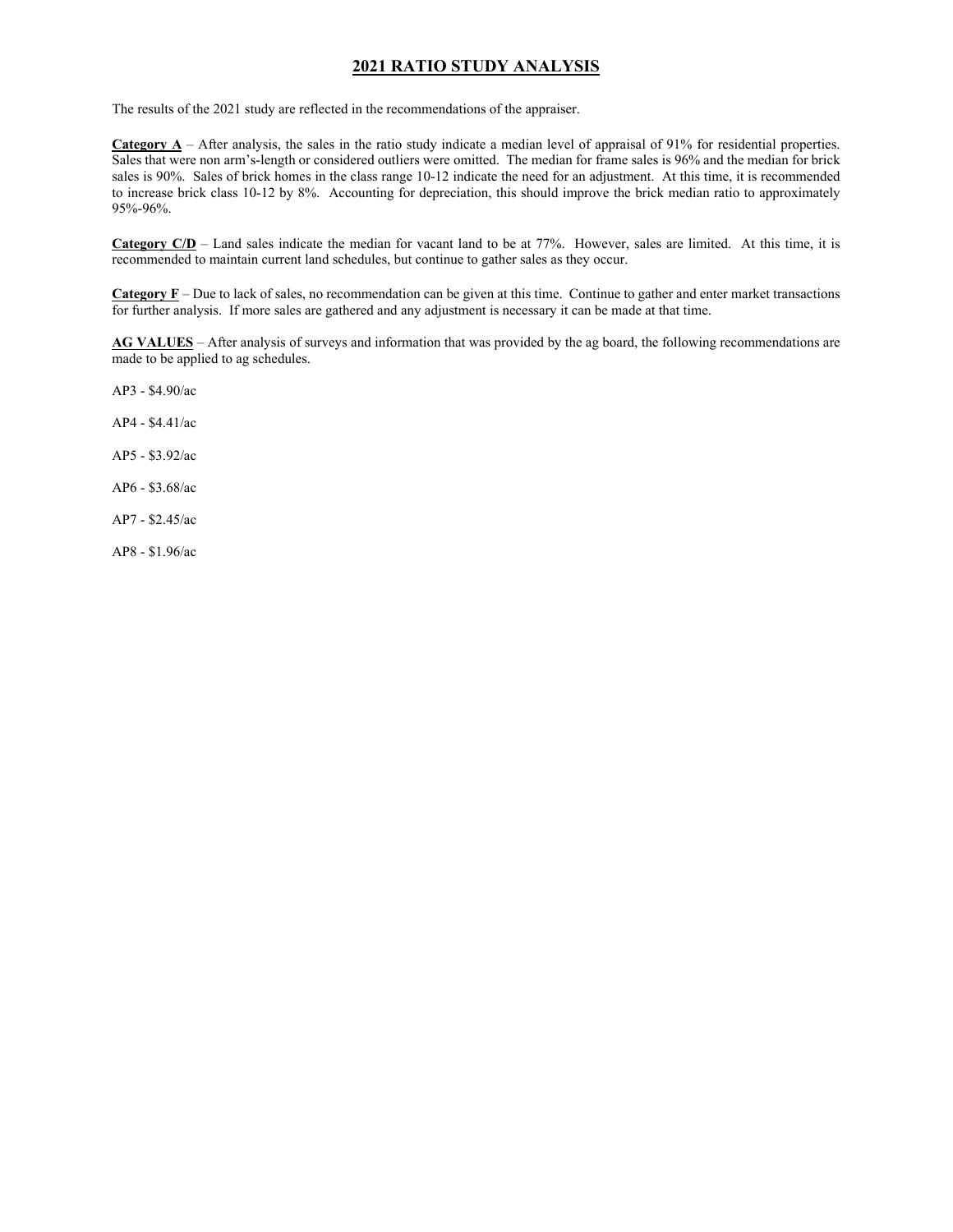#### **BIENNIAL PROPERTY VALUE STUDY OR METHODS AND ASSISTANCE PROGRAM**

PTAD (Property Tax Assistance Division of the Comptroller's Office) alternates between a Property Value Study (PVS) and a Methods and Assistance Program (MAP) review for each appraisal district in the State of Texas. Ward CAD has its PVS in even numbered years and its MAP review in odd numbered years.

The PVS is conducted to determine the degree of uniformity of and the median level of appraisal by the appraisal district to determine the taxable value of property for school funding purposes.

The MAP reviews the governance of the appraisal district, taxpayer assistance provided, and the operating and appraisal standards, procedures, and methodology used to determine compliance with generally accepted standards, procedures, and methodology.

#### **2020 PVS STUDY**

Coefficient of dispersion (the lower the COD, the greater uniformity in appraised values)

Median level of appraisal (the overall level of appraisals)

#### **2021 MAP REVIEW**

The district had its biennial MAP reviews in 2021. The MAPS reviews the governance of the appraisal district, taxpayer assistance provided, and the operating and appraisal standards, procedures, and methodology used to compliance with generally accepted standards, procedures, and methodology. The comptroller's office submits recommendations that will allow the district to comply with laws, rules, regulations, appraisal practices or operating best practices. Recommendations must be implemented within one year. There were five mandatory pass/fail questions and four major areas of importance The district's scoring was as follows:

| <b>Mandatory Requirements</b>                                                                                                                                 | <b>PASS/FAIL</b> |
|---------------------------------------------------------------------------------------------------------------------------------------------------------------|------------------|
| Does the appraisal district have up-to-date appraisal maps?                                                                                                   | Pass             |
| Is the implementation of the appraisal districts most recent reappraisal plan current?                                                                        | Pass             |
| Are the appraisal district's records up-to-date and is the appraisal district following established procedures and<br>practices in the valuation of property? | Pass             |
| Are values reproducible using the appraisal district's written procedures and appraisal records?                                                              | Pass             |

| <b>Appraisal District Activities</b>           | <b>RATING</b> |
|------------------------------------------------|---------------|
| Governance                                     | Meets all     |
| <b>Taxpayer Assistance</b>                     | Meets all     |
| <b>Operating Procedures</b>                    | Meets all     |
| Appraisal Standers, Procedures and Methodology | Meets all     |

Appraisal District Ratings:

Meets All – The total point score is 100

Meets – The total point score ranges from 90 to less than 100

Needs Some Improvement – The total point score ranges from 85 to less than 90

Needs Significant Improvement – The total point score ranges from 75 to less than 85

Unsatisfactory – The total point score is less than 75

| <b>Review Areas</b>         | <b>Total Questions in Review Area</b><br>(excluding N/A Questions) | Total "Yes" Points | <b>Total Score</b><br>(Total "Yes" Questions/Total<br>Questions) $x100$ |
|-----------------------------|--------------------------------------------------------------------|--------------------|-------------------------------------------------------------------------|
| Governance                  | o                                                                  |                    | 100                                                                     |
| <b>Taxpayer Assistance</b>  |                                                                    |                    | 100                                                                     |
| <b>Operating Procedures</b> |                                                                    |                    | 100                                                                     |
| <b>Appraisal Standards,</b> |                                                                    |                    | 100                                                                     |
| Proc                        |                                                                    |                    |                                                                         |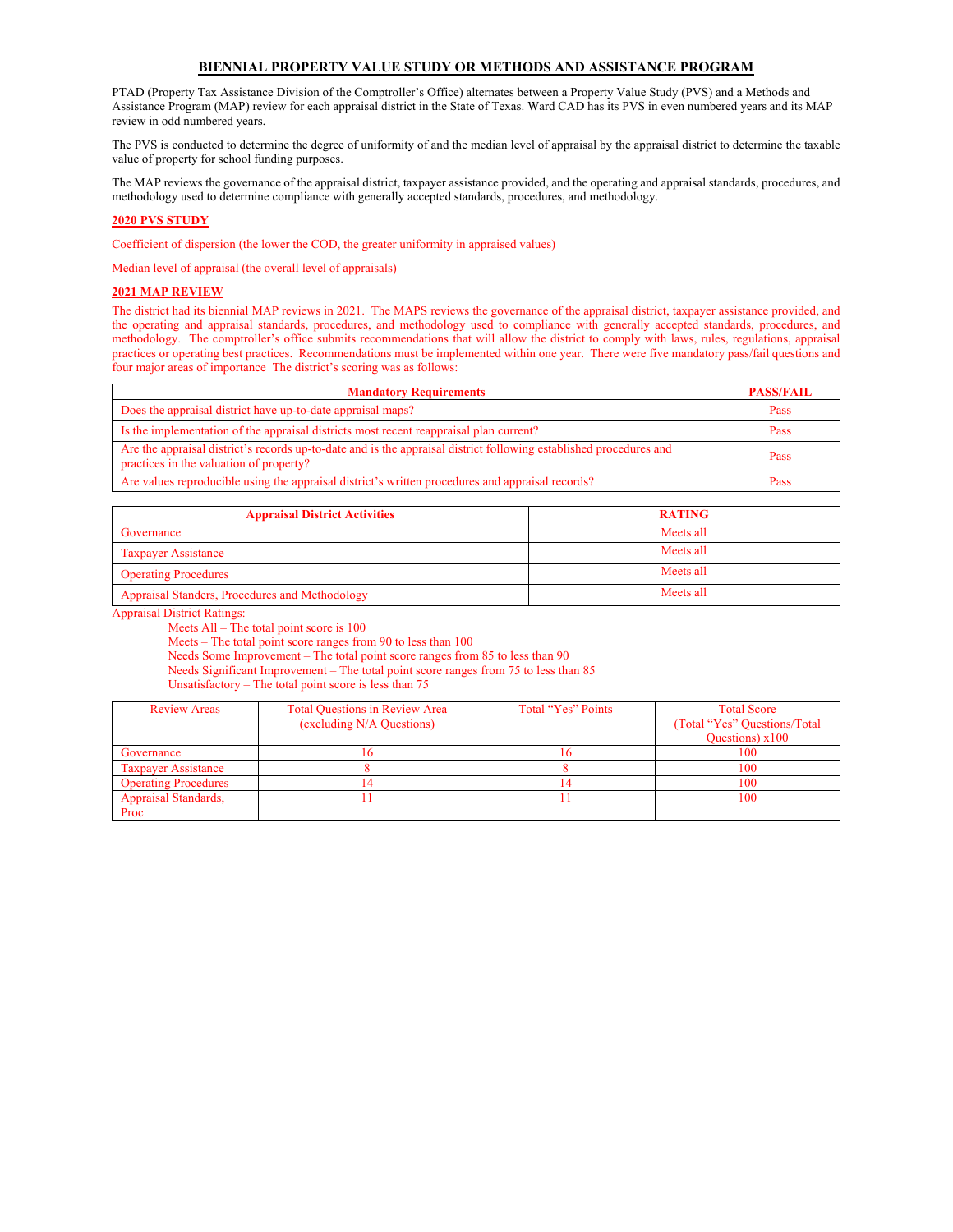#### **2021 APPEAL DATA**

Ward CAD has an open door policy and works very well with the taxpayers and entities it serves. The CAD staff takes the time needed to listen to the property owner's concerns, explain to property owners how the appraisal and appeal process works and to answer any questions allowed by law. If the staff cannot answer a question or is not allowed to address an issue the property owner is directed to the Chief Appraiser or the Appraiser responsible for the property type in question. Most property owner issues are settled without the need of formal appeal. If the property owner and Appraisal District cannot come to an agreement then a formal hearing before the Appraisal Review Board (ARB) is scheduled.

The ARB is a quasi-judicial body appointed by the Ward CAD Board of Directors. The ARB is empowered to equalize values of all properties in the Appraisal District in relation to fair market value and to hear taxpayer appeals through hearings for those that dispute their value or other issues affecting the taxpayer. The ARB is charged with the function of providing an impartial review of the appraisal records prepared by the Appraisal District. The ARB does not work for the Appraisal District but rather, they arbitrate between the taxpayer and the Appraisal District to settle any disputes they are allowed by law to address.

2021 ARB MEMBERS – Brian Franks – Chairman Robert Roeber Marielena Saenz – Secretary

| Local Property – Protests filled<br>Resolved in informal<br>Failed to appear<br>Formal hearings    | 65<br>17<br>43<br>0 Affidavit    | 3 Personal | 2 Phone |
|----------------------------------------------------------------------------------------------------|----------------------------------|------------|---------|
| Mineral/Industrial – Protests filed<br>Resolved in informal<br>Failed to appear<br>Formal hearings | 292<br>140<br>152<br>0 Affidavit | 0 Personal | 0 Phone |
| District Court – Appeals filed<br>Local property<br>Mineral/Industrial                             | 0<br>0<br>0                      |            |         |
| Arbitration – Appeals filed<br>Local property<br>Mineral/Industrial                                | 0                                |            |         |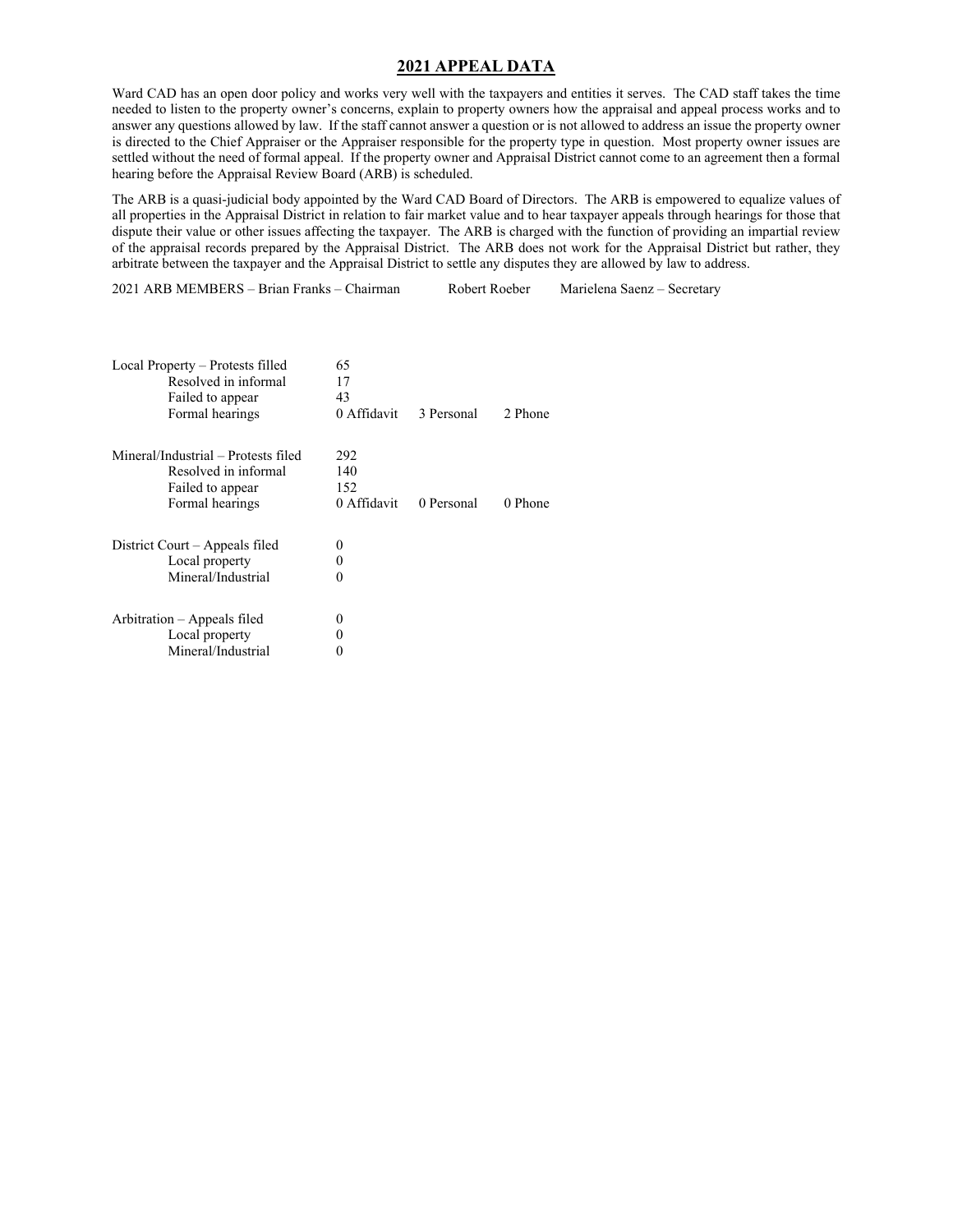#### **LEGISLATIVE CHANGES**

The Texas Legislature meets in odd-numbered years. Customarily, the Property Tax Assistance Division of the Texas Comptroller of Public Accounts publishes a booklet explaining the Texas Property Tax Law changes for the legislative session. You may come by the Appraisal District for a copy or print a copy from the Comptroller's website at http://comptroller.texas.gov/taxes/property-tax/legal-resource.php

#### **TEXAS PROPERTY TAX CALENDAR**

#### **APPRAISAL PHASE**

**January 1 – May 15** Lien attaches to property January 1 Ward CAD records property ownership and determines property value as of January 1 Ward CAD adds new records, removes old records, and identifies property situs Ward CAD reviews, approves or denies exemptions and special use appraisals Property owners submit renditions Chief Appraiser sends Notices of Appraised Value

#### **EQUALIZATION PHASE**

#### **May 15 – July 20**

Chief Appraiser presents records to Appraisal Review Board (ARB) ARB reviews records prepared by the Appraisal District ARB hears taxing unit challenges and taxpayer protests ARB presents changes based on hearings to the Chief Appraiser and notifies property owners by written order ARB approves appraisal records by July 20 Chief Appraiser certifies appraisal roll to each taxing unit Most changes to appraisal roll after certification must be reviewed by ARB

#### **ASSESSMENT PHASE**

#### **July 25 – October 1**

Assessor receives certified appraisal roll from the Chief Appraiser and presents it to the taxing units governing body for review with budget preparation

Assessor calculates the effective and rollback tax rates

Taxing unit publishes the calculated rates and other financial information for taxpayer review

Taxing unit governing body holds public hearings, adopts tax rate and finalizes budget

Assessor calculates a bill for each taxpayer and mails by October 1 or as soon as practicable

#### **COLLECTION PHASE**

#### **October 1 – Until Collected**

Taxes due when bill received and delinquent if not paid by February 1

Collectors send supplemental bills based on updates and changes from the Appraisal District and ARB

Tax bills mailed after January 10, delinquency date is the first day of the next month that provides at least 21 days after date of mailing for payment of taxes.

Collectors send out delinquent bills and take legal action to secure payment of overdue taxes, penalties, and interest